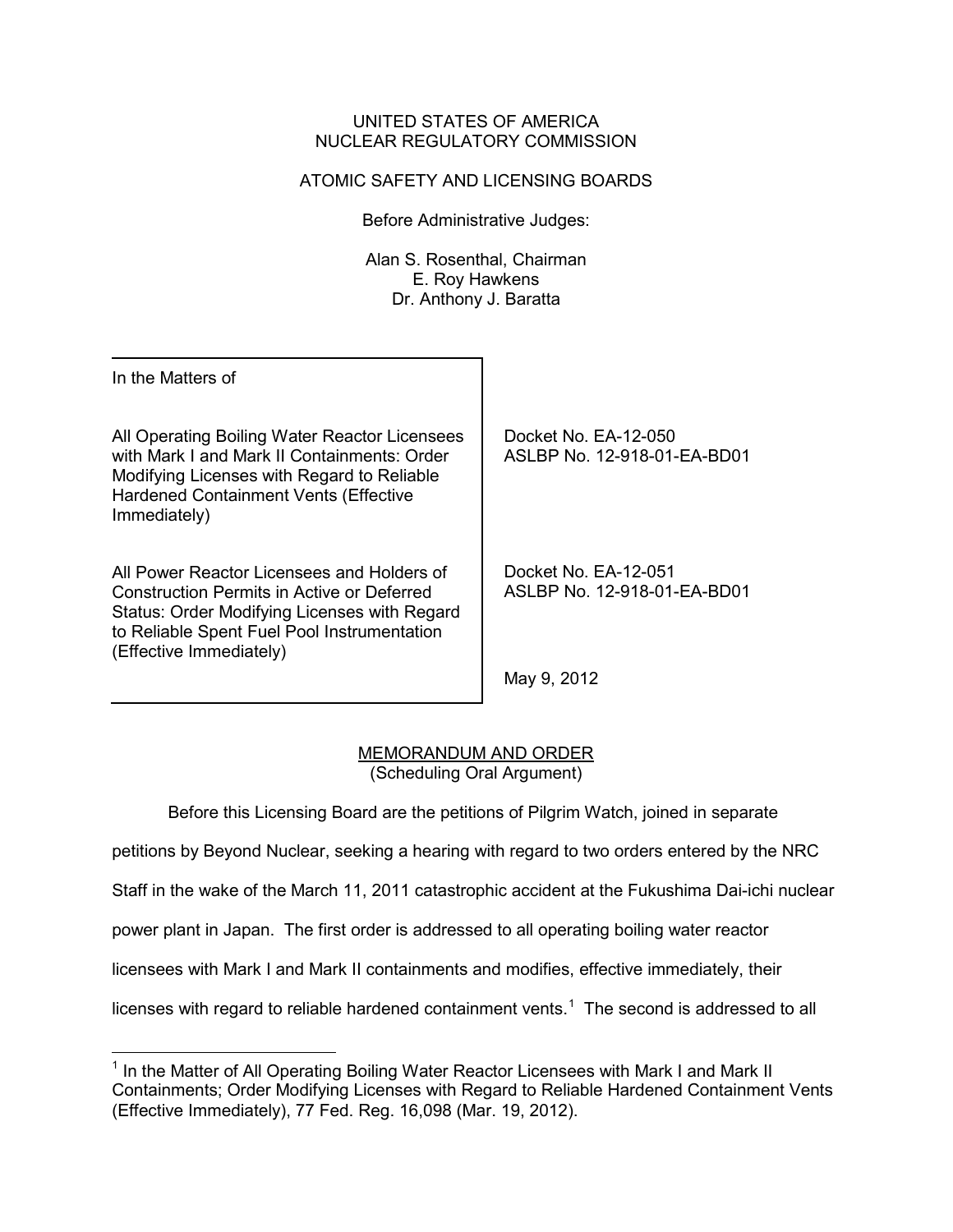power reactor licensees and holders of construction permits in an active or deferred status and modifies, also effective immediately, their licenses with regard to reliable spent fuel pool instrumentation.<sup>[2](#page-1-0)</sup>

 Filed in response to an opportunity to seek a hearing set forth in Federal Register notices pertaining to these orders, the basis of the petitions is that the orders are not adequate to meet the concerns stemming from the Fukushima accident that prompted the issuance of the orders.<sup>[3](#page-1-1)</sup> Grant of the petitions is opposed, on a wide variety of grounds, by both the NRC Staff and a number of the licensees to whom the orders are addressed. It appears that all of the affected licensees have acquiesced in the orders given that none likewise has sought a hearing to challenge their terms.

Upon its consideration of the Pilgrim Watch petitions<sup>[4](#page-1-2)</sup> and the oppositions thereto, the Board has concluded that the filings raise several issues that require further exploration at an oral argument. Accordingly, such an argument is hereby scheduled for 10 am (EDT) on June 7, 2012 at a location, yet to be determined, in or around Boston, Massachusetts. The participants in the argument will be a single counsel or other representative on behalf of each of the

ı

<span id="page-1-0"></span> $2$  In the Matter of All Power Reactor Licensees and Holders of Construction Permits in Active or Deferred Status: Order Modifying Licenses with Regard to Reliable Spent Fuel Pool Instrumentation (Effective Immediately), 77 Fed. Reg. 16,082 (Mar. 19, 2012).

<span id="page-1-1"></span><sup>&</sup>lt;sup>3</sup> Pilgrim Watch Request for Hearing Regarding Insufficiency of Order Modifying Licenses with Regard to Reliable Hardened Containment Vents (Apr. 2, 2012); Pilgrim Watch Request for Hearing Regarding Insufficiency of Order Modifying Licenses with Regard to Spent Reliable Spent Fuel Pool Instrumentation (Apr. 2, 2012); see also Pilgrim Watch Request for Leave to Supplement Request for Hearing Regarding Insufficiency of Order Modifying Licenses with Regard to Reliable Hardened Containment Vents (Apr. 2, 2012); Pilgrim Watch Supplement to Request for Hearing Regarding Insufficiency of Order Modifying Licenses with Regard to Spent Reliable Spent Fuel Pool Instrumentation (Apr. 12, 2012).

<span id="page-1-2"></span><sup>4</sup> In addition to its petitions, Pilgrim Watch filed a reply, in which it responds to the NRC Staff's and licensees' opposition. Pilgrim Watch Reply to Answers to Pilgrim Watch Requests for Hearing (May 4, 2012).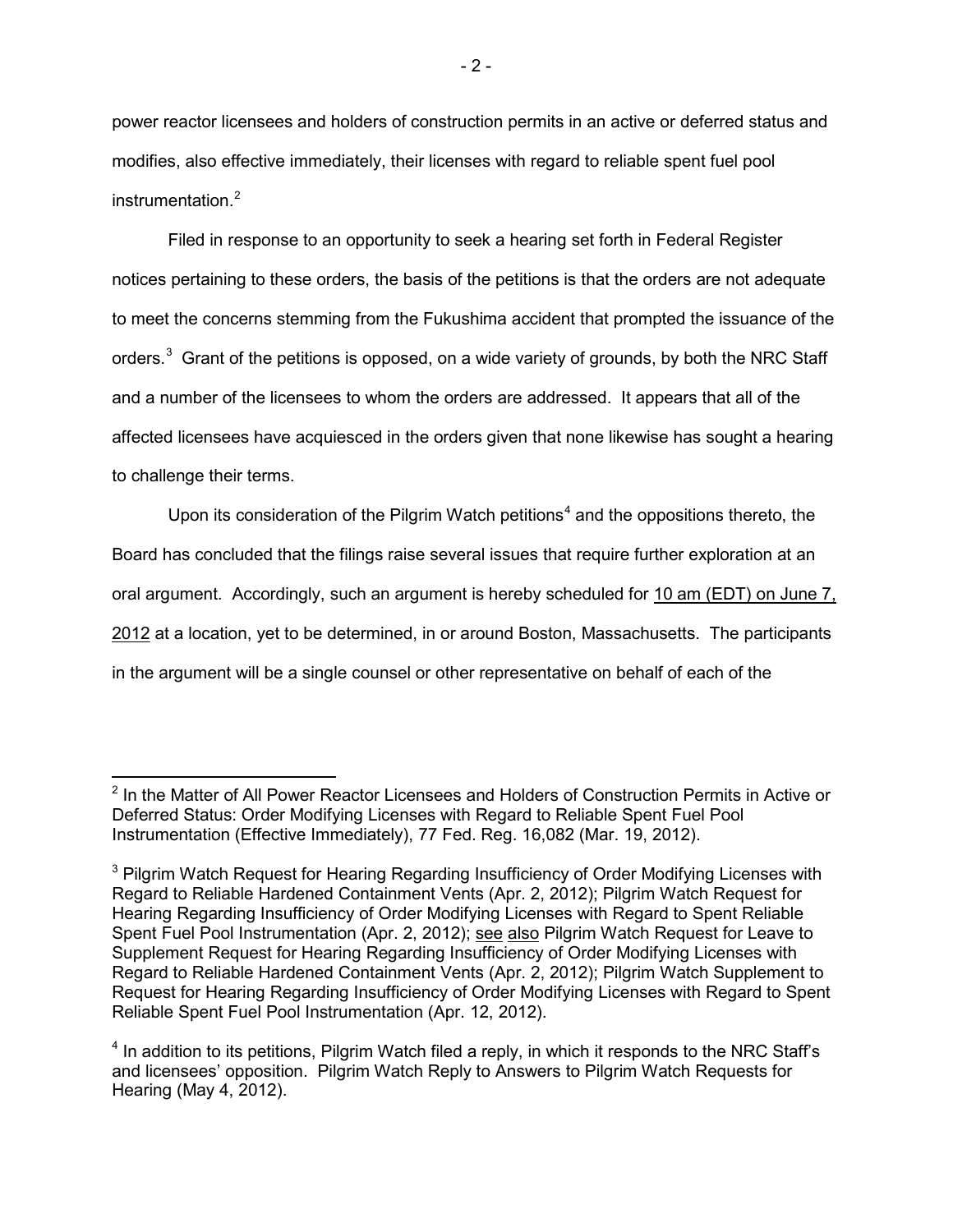following: Pilgrim Watch; the Pilgrim licensee; and the NRC Staff.<sup>[5](#page-2-0)</sup>

For planning purposes, we assign 45 minutes a side for the presentation of argument.<sup>[6](#page-2-1)</sup> In fact, however, these time allocations might be enlarged or shortened during the course of the argument. In that regard, we stress that the purpose of the oral argument is not to provide the parties an opportunity either to rehearse the arguments advanced in their written submissions or to elaborate upon those submissions with new arguments that should have been, but were not, included in them. Once again, the oral argument is being held because, and only because, the Board has questions that it wishes the parties to address in aid of the Board's reaching an informed decision on the matters put before it.

To ensure that the participants will be fully prepared to address them, we are identifying now the principal questions that we intend to explore at the oral argument. It is likely, of course, that additional questions will occur to the Board during the course of the argument. Thus, the participants should be further prepared to address any issue that has been raised by the filings before the Board.

The questions upon which the parties are to direct their particular attention are as follows:

ı

1. What significance, if any, attaches to the fact that, in terms, the Federal Register notices here-involved required those seeking a hearing, such as Pilgrim Watch and Beyond Nuclear, to satisfy only the standing criteria found in

<span id="page-2-1"></span> $6$  For the purpose of allocating time, the NRC Staff and the Pilgrim licensee constitute one side.

<span id="page-2-0"></span> $5$  Pilgrim Watch has established standing, if at all, just with relation to the Pilgrim facility. For its part, although claiming it has members who live, work, or recreate within fifty miles of facilities subject to the two orders under challenge, Beyond Nuclear does not provide any substantiation for that claim. In these circumstances, any relief that this Board might direct would appear to be restricted in scope to the Pilgrim facility.

Thus, there is considerable room for doubt as to the standing to oppose the petitions in hand of the other licensees subject to the orders. Accordingly, although we are accepting the filings of those licensees as having been submitted as **amicus** curiae, only the Pilgrim licensee is being permitted to participate in the oral argument. It appears, however, that there is not a significant difference between the position of the Pilgrim licensee and that of the other licensees on the issue of the acceptability of the Pilgrim Watch petitions.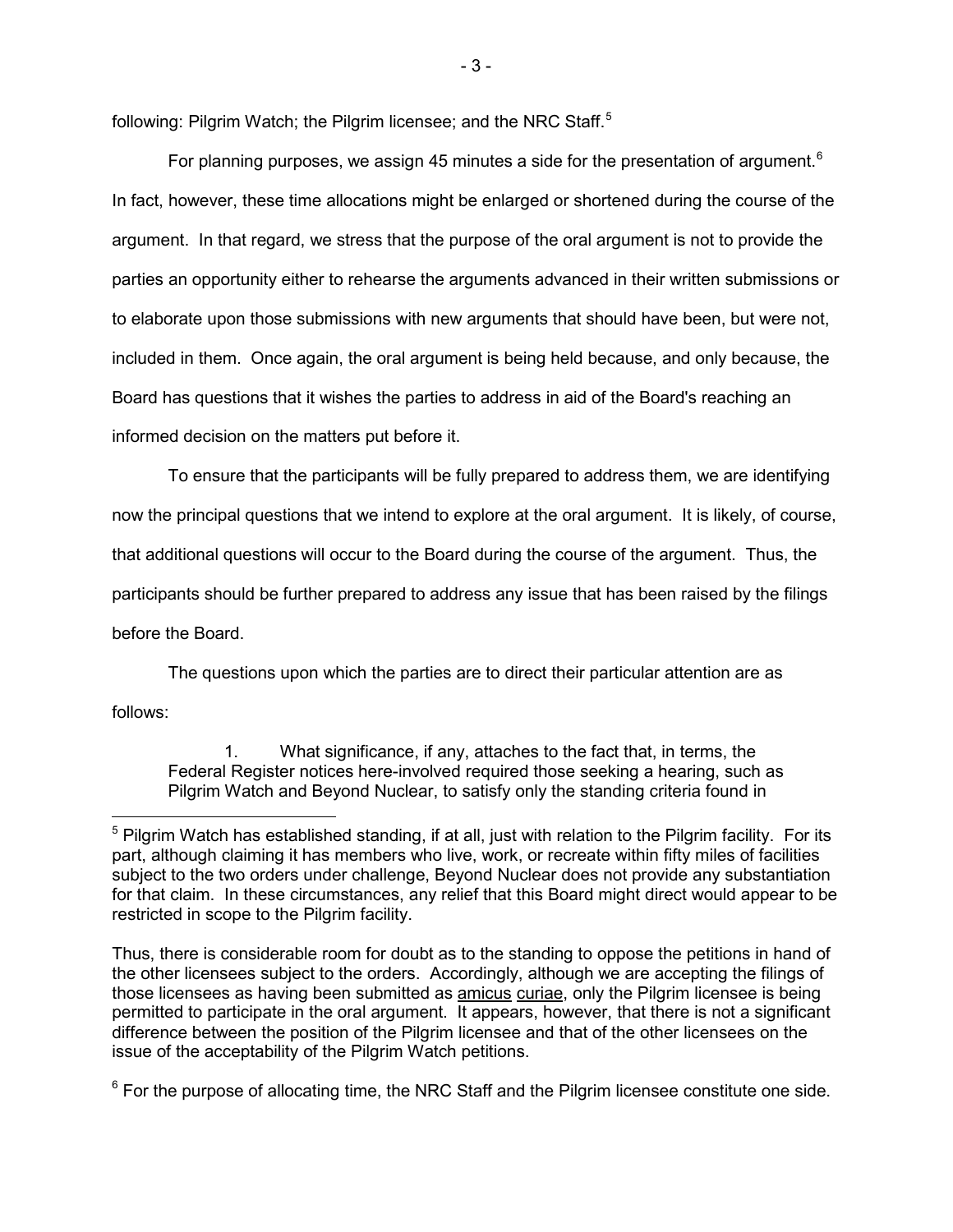10 C.F.R. § 2.309(d). Unlike in notices pertaining to previous enforcement orders,<sup>[7](#page-3-0)</sup> there is no mention in these Federal Register notices of the contention admissibility criteria contained in 10.C.F.R. § 2.309.

2. What significance, if any, attaches to the marked factual distinction between these enforcement orders and those in Bellotti<sup>[8](#page-3-1)</sup> and Alaska Transportation?<sup>[9](#page-3-2)</sup> Specifically, unlike the orders at bar, the **Bellotti** and Alaska Transportation orders assessed penalties for determined wrongdoing. Is it not generally understood in both judicial and quasi-judicial arenas that standing is lacking to challenge a punitive order on the claim that the assessed penalty should have been greater? If so, might the result in those cases be explained on a basis that has no applicability to the orders now under challenge?

3. Should the 50-mile proximity presumption be deemed to apply in determining whether the petitioners have established their standing to challenge the orders here-involved?

4. Assuming that the petitioners' challenges to the orders are not subject to rejection for other reasons, must they relate their claims that the orders are inadequate to the Pilgrim facility?

On or before noon on June 1, 2012, Jonathan Eser, Esq., the law clerk assigned to

these proceedings, is to be provided with the names of the counsel or other representative who

will be participating in the oral agrument. Mr. Eser's e-mail address is Jonathan.Eser@nrc.gov

and his telephone number 301-415-5880.

It is so ORDERED

FOR THE ATOMIC SAFETY AND LICENSING BOARD

\_\_\_\_\_\_\_\_\_*/RA/*\_\_\_\_\_\_\_\_\_\_\_\_\_\_ Alan S. Rosenthal, Chairman ADMINISTRATIVE JUDGE

Rockville, Maryland May 9, 2012

l

<span id="page-3-0"></span> $^7$  See, e.g., In the Matter of State of Alaska Department of Transportation & Public Facilities, Anchorage, AK Confirmatory Order Modifying License, (Effective Immediately), 69 Fed. Reg. 13,594, 13,596 (Mar. 23, 2004).

<span id="page-3-1"></span><sup>8</sup> Bellotti v. NRC, 725 F.2d 1380 (D.C. Cir. 1983).

<span id="page-3-2"></span><sup>&</sup>lt;sup>9</sup> Alaska Dep't of Transp. & Pub. Facilities (Confirmatory Order Modifying License), CLI-04-26, 60 NRC 399 (2004).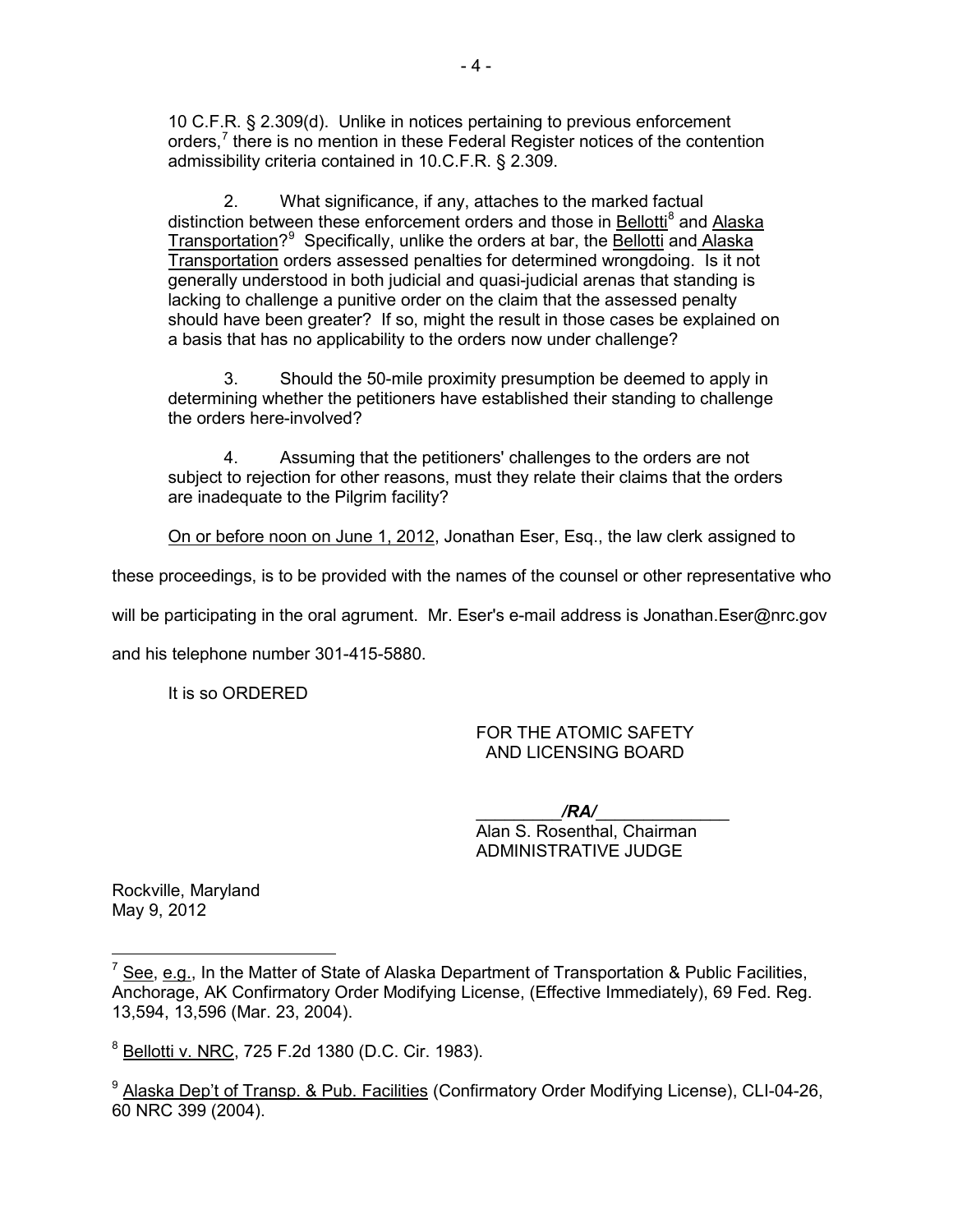# UNITED STATES OF AMERICA NUCLEAR REGULATORY COMMISSION

| In the Matter of                                                                                      |  |
|-------------------------------------------------------------------------------------------------------|--|
| ALL OPERATING BOILING WATER<br><b>REACTOR LICENSEES WITH MARK I</b><br>AND MARK II CONTAINMENTS       |  |
| AND                                                                                                   |  |
| ALL POWER REACTOR LICENSEES<br>AND HOLDERS OF CONSTRUCTION<br>PERMITS IN ACTIVE OR DEFERRED<br>STATUS |  |
| (Fukushima-Related Orders Modifying<br>Licenses)                                                      |  |

Docket Nos. EA-12-050 and EA-12-051

# CERTIFICATE OF SERVICE

I hereby certify that copies of the foregoing **MEMORANDUM AND ORDER (Scheduling Oral Argument)** have been served upon the following persons by Electronic Information Exchange (EIE).

U.S. Nuclear Regulatory Commission Atomic Safety and Licensing Board Panel Mail Stop - T-3 F23 Washington, DC 20555-0001

Administrative Judge Alan S. Rosenthal, Chair E-mail: alan.rosenthal@nrc.gov

Administrative Judge E. Roy Hawkens E-mail: roy.hawkens@nrc.gov

Administrative Judge Dr. Anthony J. Baratta E-mail: Anthony.baratta@nrc.gov

Jonathan Eser, Law Clerk E-mail: jonathan.eser@nrc.gov U.S. Nuclear Regulatory Commission Office of the General Counsel Mail Stop: O-15 D21 Washington, DC 20555-0001

Carrie Safford, Esq. E-mail: carrie.safford@nrc.gov Christopher Hair, Esq. E-mail: Christopher.hair@nrc.gov Mauri Lemoncelli, Esq. E-mail: Mauri.lemoncelli@nrc.gov Catherine Scott, Esq. E-mail: clm@nrc.gov

E-mail: OGCMailCenter.Resource@nrc.gov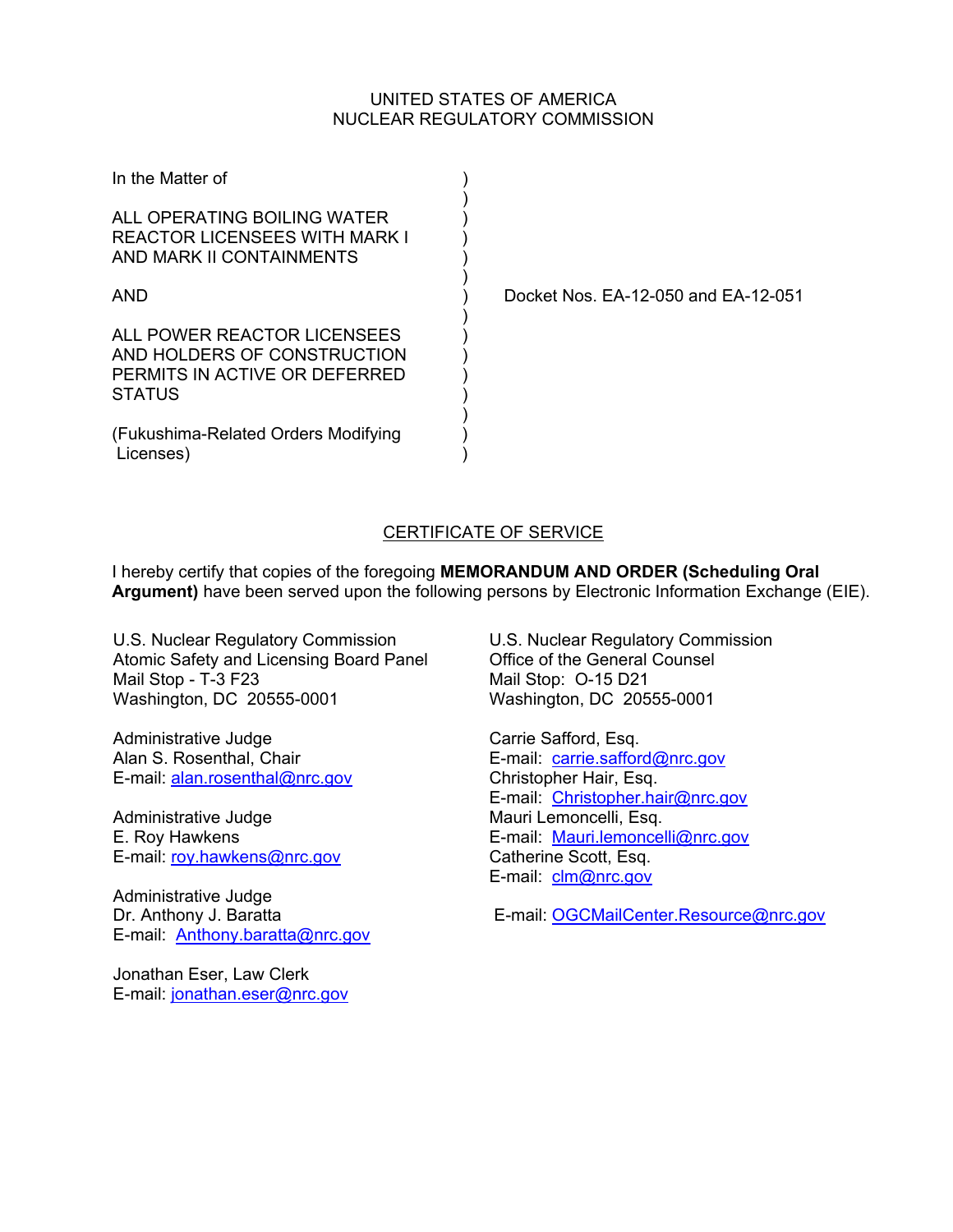### Docket Nos. EA-12-050 and EA-12-051 **MEMORANDUM AND ORDER (Scheduling Oral Argument)**

U.S. Nuclear Regulatory Commission Office of Commission Appellate Adjudication Mail Stop: O-16C1 Washington, DC 20555-0001

E-mail: OCAAMail.Resource@nrc.gov

U.S. Nuclear Regulatory Commission Office of Secretary of the Commission Mail Stop: O-16C1 Washington, DC 20555-0001

E-mail: hearingdocket@nrc.gov

Pilgrim Watch 148 Washington Street Duxbury, MA 02332

Mary E. Lampert, Director E-mail: mary.lampert@comcast.net

Beyond Nuclear 6930 Carroll Avenue Suite 400 Takoma Park, MD 20912 Tel. 301 270 2209 x3

Paul Gunter, Director Reactor Oversight Project E-mail: paul@beyondnuclear.org

Pillsbury Winthrop Shaw Pittman 2300 N Street, NW Washington, DC 20037

David Lewis, Esq. Counsel for Dominion E-mail: David.lewis@pillsburylaw.com Jay Silberg, Esq. E-mail: jay.silberg@pillsburylaw.com Stephen L. Markus, Esq. E-mail: Stephen.markus@pillsburylaw.com Morgan, Lewis & Bockius, LLP 1111 Pennsylvania, Ave. N.W. Washington, D.C. 20004

Paul M. Bessette, Esq. E-mail: pbessette@morganlewis.com Stephen J. Burdick, Esq. E-mail: sburdick@morganlewis.com

Hogan Lovells, US LLP Columbia Square 555 Thirteenth Street, NW Washington, D.C. 20004

Jennifer Mansh, Esq. E-mail: Jennifer.mansh@hoganlovells.com Amy C. Roma, Esq. E-mail: amy.roma@hoganlovells.com Ruth M. Porter, Esq. E-mail: ruth.porter@hoganlovells.com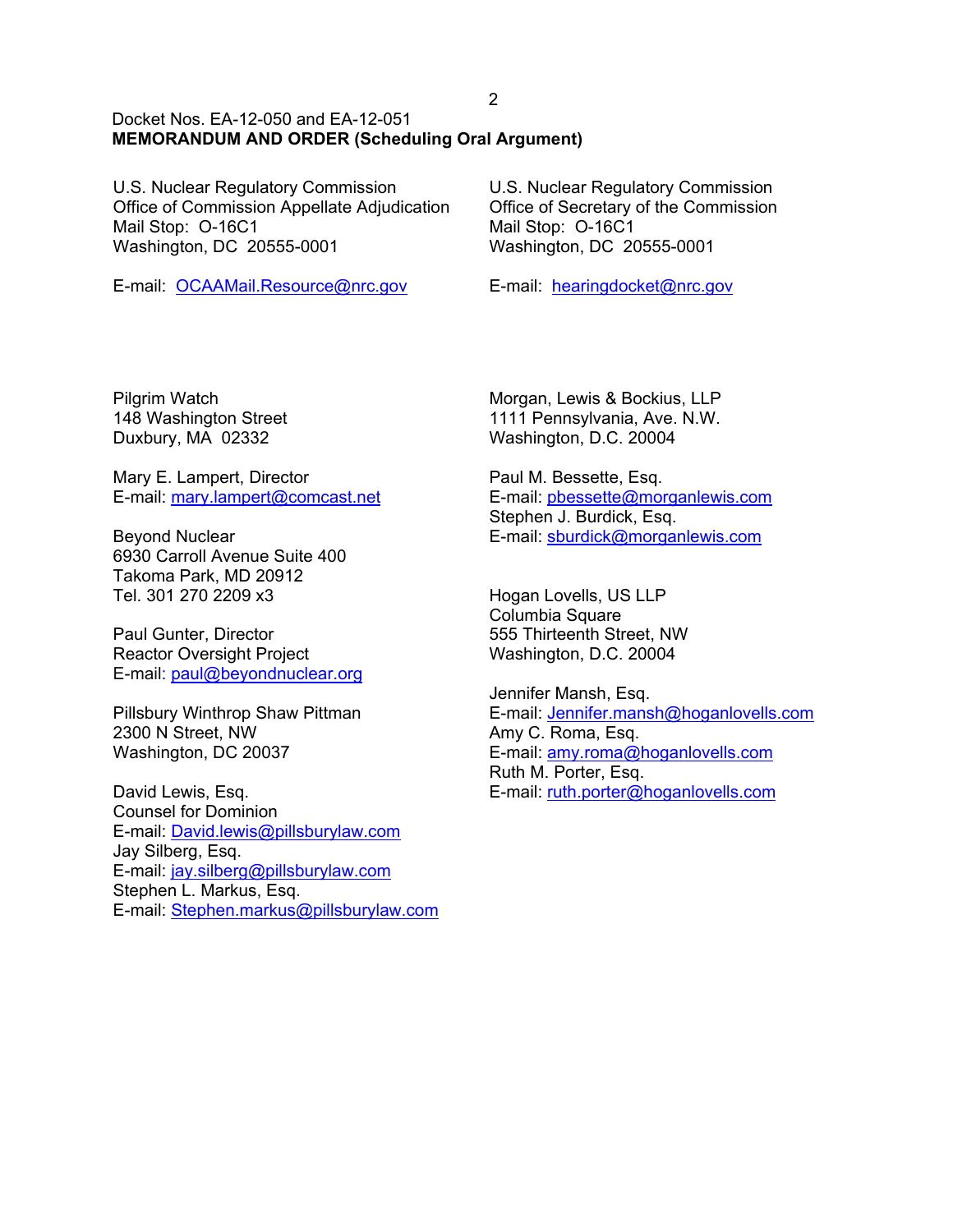#### Docket Nos. EA-12-050 and EA-12-051 **MEMORANDUM AND ORDER (Scheduling Oral Argument)**

Balch & Bingham LLP 1710 Sixth Avenue North Birmingham, AL 35203-2015

M. Stanford Blanton, Esq. E-mail: SBlanton@balch.com Derek J. Brice, Esq. E-mail: dbrice@balch.com April Leemon, Paralegal E-mail: aleemon@balch.com

Hunton & Williams LLP Riverfront Plaza, East Tower 951 East Byrd Street Richmond, VA 23219

Donald P. Irwin, Esq. Counsel for Detroit Edison E-mail: dirwin@hunton.com Stephanie Meharg, Esq. E-mail: smeharg@hunton.com

Detroit Edison Company One Energy Plaza Detroit, MI 48226-1279

Jon P. Christinidis, Esq. Office of the General Counsel E-mail: christinidisj@dteenergy.com Winston & Strawn LLP 101 California Street San Francisco, CA 94111

Tyson Smith, Esq. E-mail: trsmith@winston.com

Winston & Strawn LLP 1700 K Street Washington, DC 20006

David A. Repka, Esq. Counsel for Pacific Gas & Electric Co. E-mail: drepka@winston.com Carlos L. Sisco, Paralegal E-mail: csisco@winston.com

Winston & Strawn LLP 1700 K Street, NW Washington, DC 20006

William A. Horin, Esq. Counsel for Energy Northwest E-mail: whorin@winston.com Rachael Miras-Wilson, Esq. E-mail: rwilson@winston.com